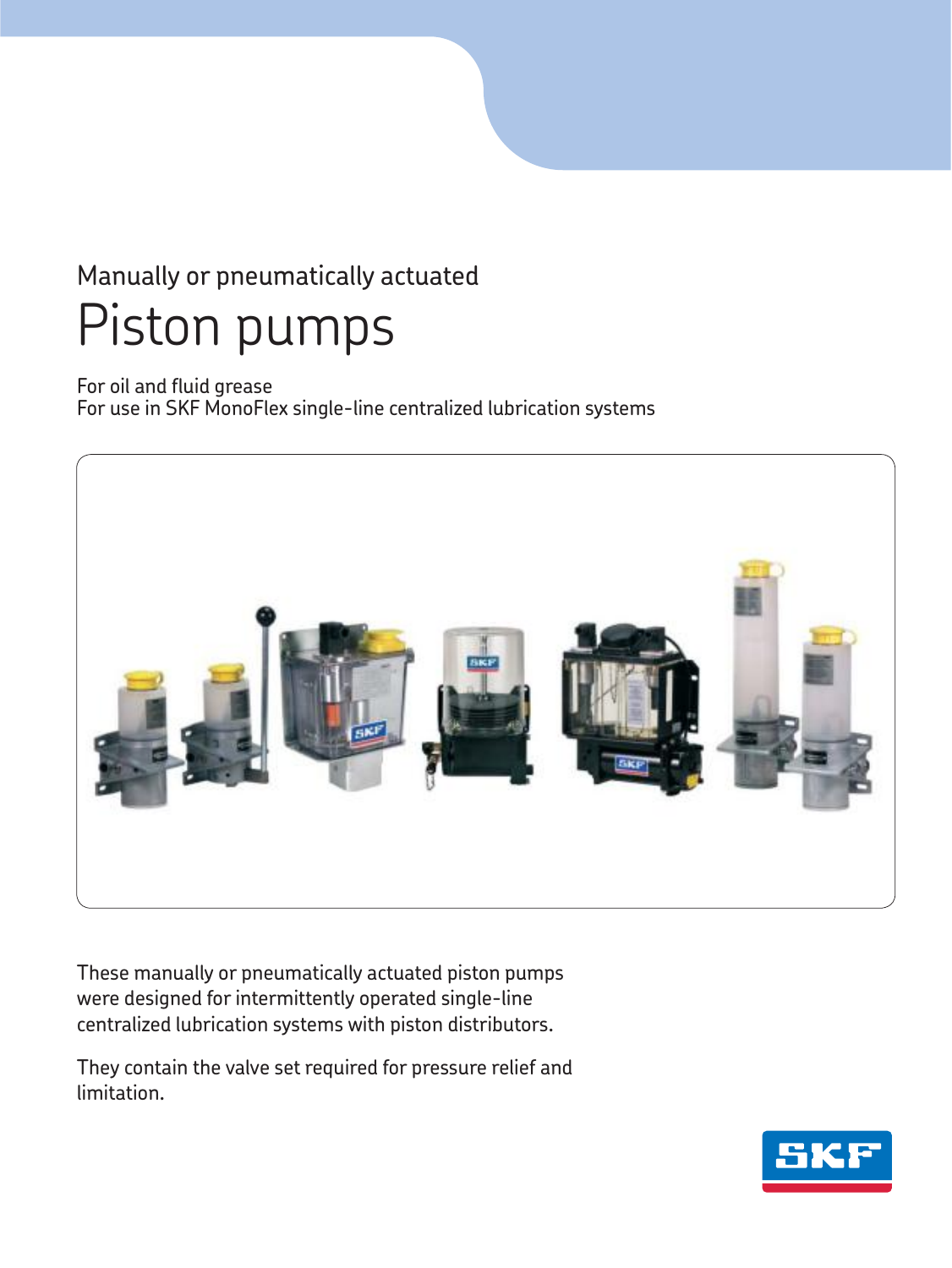### Pump overview

|                    | Lubricant |              | Displacement              | Reservoir capacity | <b>Drive</b> |           |                   |         |
|--------------------|-----------|--------------|---------------------------|--------------------|--------------|-----------|-------------------|---------|
| Order No.          | Oil       | Fluid grease | [cm <sup>3</sup> /stroke] | [liter]            | manual       | pneumatic | Fill level switch | Page    |
|                    |           |              |                           |                    |              |           |                   |         |
| POE-15-0.5         | $\bullet$ |              | 15                        | 0,5                | $\bullet$    |           |                   | 4       |
| POE-15-1.0         | $\bullet$ |              | 15                        | 1,0                | $\bullet$    |           |                   | 4       |
| P0E-15-1.0W        | $\bullet$ |              | 15                        | 1,0                |              |           | $\bullet$         | 4       |
| P0E-15-1.7         | $\bullet$ |              | 15                        | 1,7                | $\bullet$    |           |                   | 4       |
| P0E-15-1.7W        | $\bullet$ |              | 15                        | 1,7                | $\bullet$    |           | $\bullet$         | 4       |
| POEP-15-0.5        | $\bullet$ |              | 15                        | 0,5                |              | $\bullet$ |                   | 4       |
| POEP-15-1.0        | $\bullet$ |              | 15                        | 1,0                |              |           |                   | 4       |
| P0EP-15-1.0W       | $\bullet$ |              | 15                        | 1,0                |              | $\bullet$ | $\bullet$         | 4       |
| POEP-15-1.7        | $\bullet$ |              | 15                        | 1,7                |              |           |                   | 4       |
| P0EP-15-1.7W       | $\bullet$ |              | 15                        | 1,7                |              | $\bullet$ | $\bullet$         | 4       |
| P-289              | $\bullet$ |              | 10                        | 1,5                |              | $\bullet$ |                   | $\,8\,$ |
| <b>PW-289</b>      | $\bullet$ |              | 10                        | 1,5                |              |           | $\bullet$         | 8       |
| <b>PEU-99-S3</b>   | ٠         |              | 50                        | $\mathfrak{Z}$     |              |           |                   | 10      |
| PFE-15-0.5         |           | $\bullet$    | 15                        | 0,5                | $\bullet$    |           |                   | 6       |
| PFE-15-1.0         |           | $\bullet$    | 15                        | 1,0                |              |           |                   | 6       |
| PFE-15-1.0W2       |           | $\bullet$    | 15                        | 1,0                | $\bullet$    |           | $\bullet$         | 6       |
| PFE-15-1.7         |           | $\bullet$    | 15                        | 1,7                | $\bullet$    |           |                   | 6       |
| PFE-15-1.7W2       |           | $\bullet$    | 15                        | 1,7                | $\bullet$    |           | $\bullet$         | 6       |
| PFEP-15-0.5        |           | $\bullet$    | 15                        | 0,5                |              |           |                   | 6       |
| PFEP-15-1.0        |           | $\bullet$    | 15                        | 1,0                |              | $\bullet$ |                   | 6       |
| PFEP-15-1.0W2      |           | $\bullet$    | 15                        | 1,0                |              | $\bullet$ | $\bullet$         | 6       |
| PFEP-15-1.7        |           | $\bullet$    | 15                        | 1,7                |              | $\bullet$ |                   | 6       |
| PFEP-15-1.7W2      |           | $\bullet$    | 15                        | 1,7                |              | $\bullet$ | $\bullet$         | 6       |
| <b>PF-289</b>      |           | $\bullet$    | 10                        | 1,5                |              | $\bullet$ |                   | $8\,$   |
| <b>PFW-289</b>     |           | $\bullet$    | 10                        | 1,5                |              | $\bullet$ | $\bullet$         | 8       |
| PEF-99W(-S1/S2/S3) |           | $\bullet$    | 50                        | 3                  |              |           |                   | 10      |
| <b>PEF-90</b>      | $\bullet$ | $\bullet$    | 48                        | 3                  |              |           |                   | 10      |
| PEU-99(-S2)        | $\bullet$ | $\bullet$    | 50                        | 3                  |              | $\bullet$ |                   | 10      |

### Commissioning

To commission the product, fill the reservoir with lubricant and actuate the pump at intervals of 5 – 10 seconds until lubricant discharges at all lubrication points. A properly installed system will ventilate itself without operator intervention. The venting process is facilitated by:

- Opening the ends of the main pipes until bubble-free oil or fluid grease discharges from the ends.
- Filling long lubrication point lines, especially for distributor ports with low metering volumes, before connecting to the lubrication points.

### Maintenance

**1** Check the oil/grease level and fill the oil reservoir in time. Use the lubricant in accordance with the information provided by the manufacturer.

Always use a screen filter when refilling oil.

**2** After using the machine for an extended period of time, inspect all pipe connections for leakage and actuate the pump to check whether lubricant discharges at all lubrication points.

Only use original SKF spare parts.

#### **CAUTION**

The important information on product usage located on the back cover applies to all systems described in this brochure.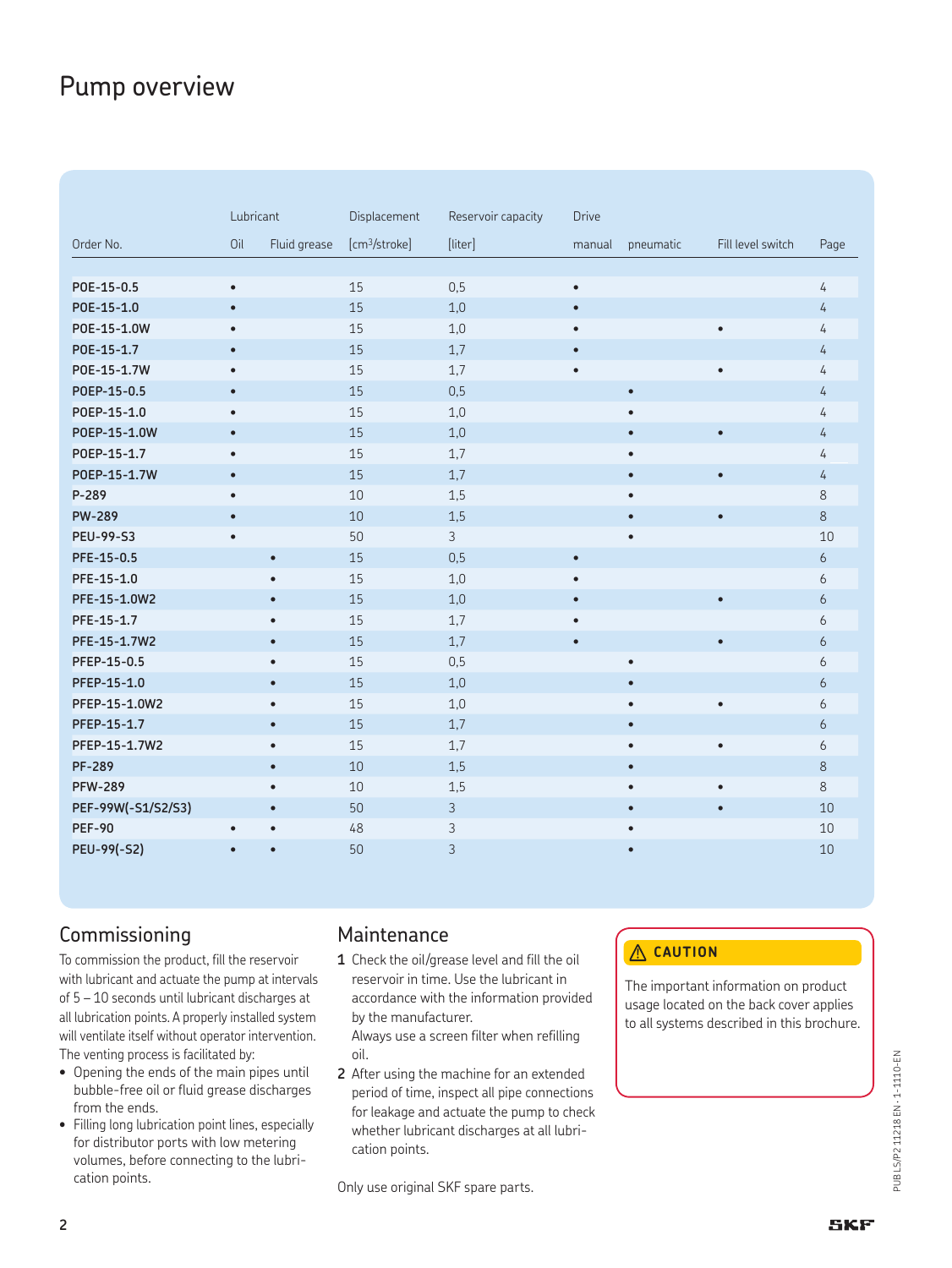## Pump overview

| POE/PFE piston pumps<br>Lubricant Oil<br>Page 4-5<br>Fluid grease Page 6-7<br>Actuation<br>manual<br>Fill level monitoring<br>optional<br>0,5; 1,0 or 1,7 liters<br>Reservoir capacity<br>15 cm <sup>3</sup> /stroke<br>Displacement                      |
|-----------------------------------------------------------------------------------------------------------------------------------------------------------------------------------------------------------------------------------------------------------|
| POEP/PFEP piston pumps<br>Page 4-5<br>Lubricant Oil<br>Fluid grease Page 6-7<br>Actuation<br>pneumatic<br>Fill level monitoring<br>optional<br>0,5; 1,0 or 1,7 liters<br>Reservoir capacity<br>Displacement<br>15 cm <sup>3</sup> /stroke                 |
| P/PF/PW/PFW piston pumps<br>Lubricant Oil<br>Page 8<br>Fluid grease Page 8<br>Actuation<br>pneumatic<br>Fill level monitoring<br>optional<br>Reservoir capacity<br>1,5 liters<br>10 cm <sup>3</sup> /stroke<br>Displacement<br>15 cm <sup>3</sup> /stroke |
| PEF/PEU piston pumps<br>Lubricant Oil<br>Page 10<br>Fluid grease Page 10<br>Actuation<br>pneumatic<br>Reservoir capacity<br>3 liters<br>48 cm <sup>3</sup> /stroke<br>Displacement<br>50 cm <sup>3</sup> /stroke                                          |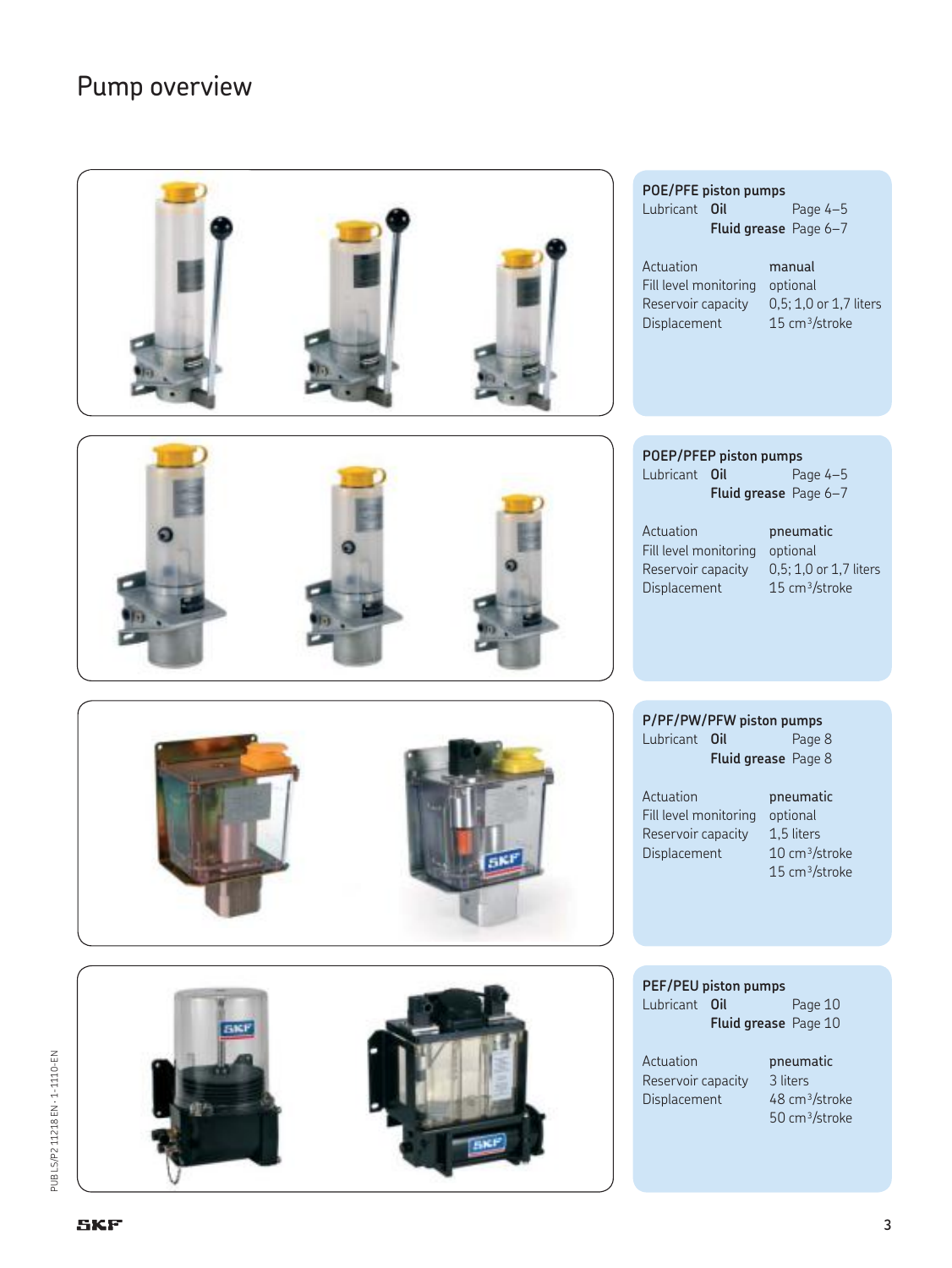## POE(P) piston pumps for oil, manually or pneumatically actuated



#### **Order No. Overview**

| Order No.    | Reservoir<br>capacity<br>[liter] | <b>Drive</b><br>manual pneumatic | Fill level<br>switch |
|--------------|----------------------------------|----------------------------------|----------------------|
|              |                                  |                                  |                      |
| POE-15-0.5   | 0,5                              |                                  |                      |
| POE-15-1.0   | 1,0                              |                                  |                      |
| P0E-15-1.0W  | 1,0                              |                                  |                      |
| POE-15-1.7   | 1,7                              |                                  |                      |
| P0E-15-1.7W  | 1,7                              |                                  |                      |
| POEP-15-0.5  | 0,5                              |                                  |                      |
| POEP-15-1.0  | 1,0                              | $\bullet$                        |                      |
| P0EP-15-1.0W | 1,0                              | $\bullet$                        |                      |
| P0EP-15-1.7  | 1,7                              | $\bullet$                        |                      |
| P0EP-15-1.7W | 1,7                              |                                  |                      |



#### **Technical data**

#### **Pump**

| Former and a said.                                                                                                                  | $C = 12.1$ $\pm 12.1$                                                                  |
|-------------------------------------------------------------------------------------------------------------------------------------|----------------------------------------------------------------------------------------|
| Fill level switch for monitoring the min. oil level                                                                                 |                                                                                        |
|                                                                                                                                     | ronmentally compatible oils.<br>operating viscosity 20 to<br>$1500$ mm <sup>2</sup> /s |
| Ambient temperature 0 to +60 °C                                                                                                     |                                                                                        |
| Transmission ratio for pneum. pumps $\ldots$ 10:1                                                                                   |                                                                                        |
| Displacement per stroke  15 cm <sup>3</sup>                                                                                         |                                                                                        |
| Compressed air connection $\ldots \ldots \ldots$ . $G^{1/4}$ (on pump bottom)<br>Operating pressure, max. 30 bar (manual. actuated) | 60 bar (pneum. actuated)                                                               |
|                                                                                                                                     |                                                                                        |
| Reservoir capacity 0,5; 1,0 and 1,7 liters<br>Reservoir material Plastic (PP), transparent                                          |                                                                                        |
|                                                                                                                                     |                                                                                        |

|                                                                           | minimum fill level |
|---------------------------------------------------------------------------|--------------------|
| Switching voltage, $max.$ 42 V DC                                         |                    |
| Switching capacity, $max.$ 50 W                                           |                    |
|                                                                           |                    |
| Mounting position $\ldots \ldots \ldots \ldots \ldots$ 1, 2 or 3 possible |                    |
|                                                                           | (2 on delivery)    |
|                                                                           |                    |

### **Pressure diagram for pneumatic drive** A Operating pressure [bar] **†**Operating pressure [bar] % # 20 2 4 6 8 10 **†** Actuating pressure [bar]

**Diagram 1**

**! Note** For a hydraulic system pressure of >45 bar, use cuttingsleeve screw unions conforming to DIN 2353 or plug connectors as connection fittings.

For fittings and accessories, **see brochure 1-0103-EN**; for connector systems, **see brochure 1-0103-1-EN**.

PUB LS/P2 11218 EN - 1-1110-EN PUB LS/P2 11218 EN · 1-1110-EN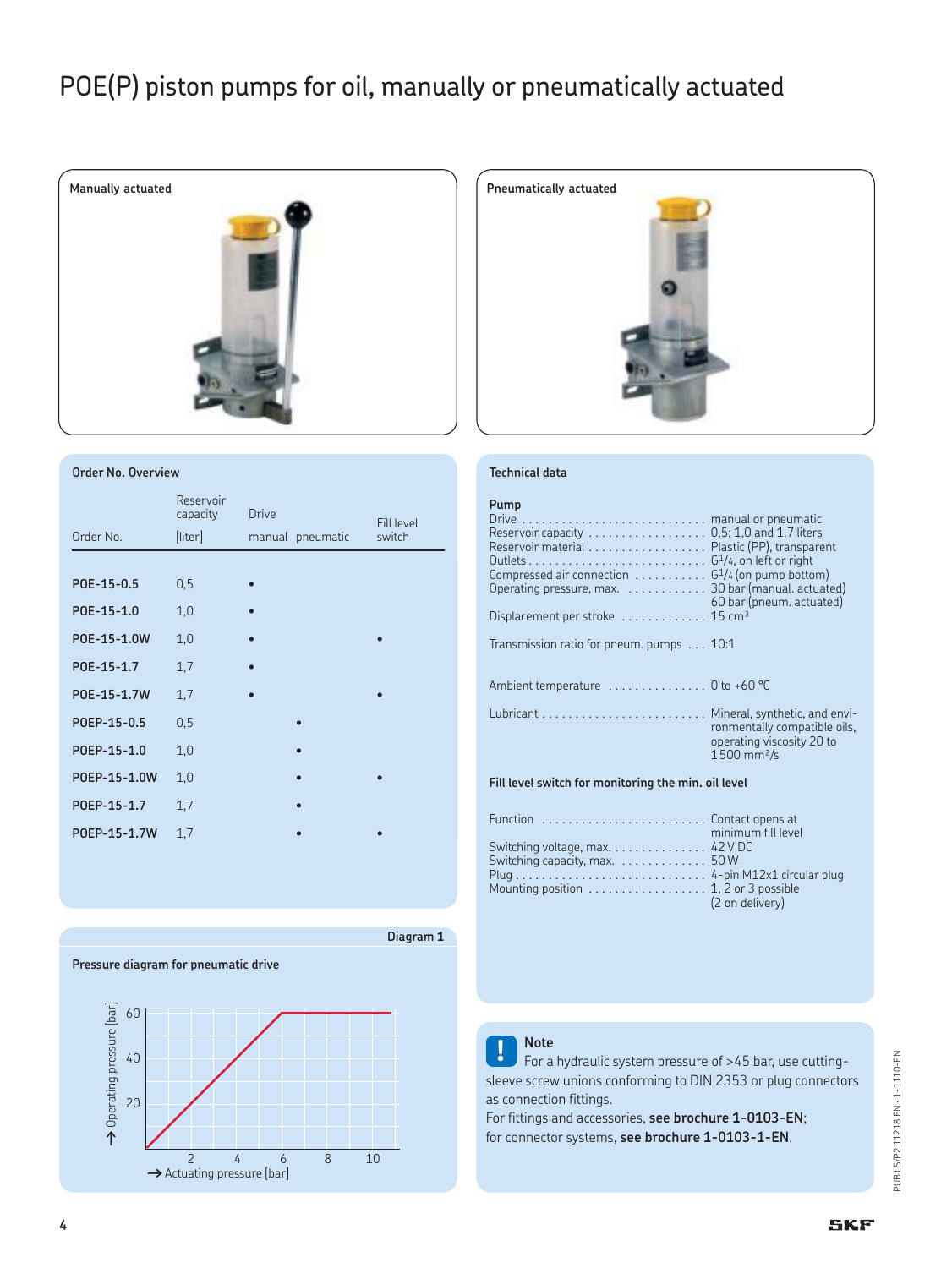Capacitive level switch or fill level switch on reservoir capacities: 1.0 l, 1.7 l (mounting position 1)







3 2 1 124 Filler socket G  $\frac{1}{4}$ <br>Button-head lubricating nipple as per DIN 4304 Outlet P1: G 1/4 Outlet P2:  $G_1/4$ 1 2 3 possible mounting positions of level/fill level switch

**Fig. 3**

**Fig. 2**

#### **Hydraulic layout for POE (manual)**







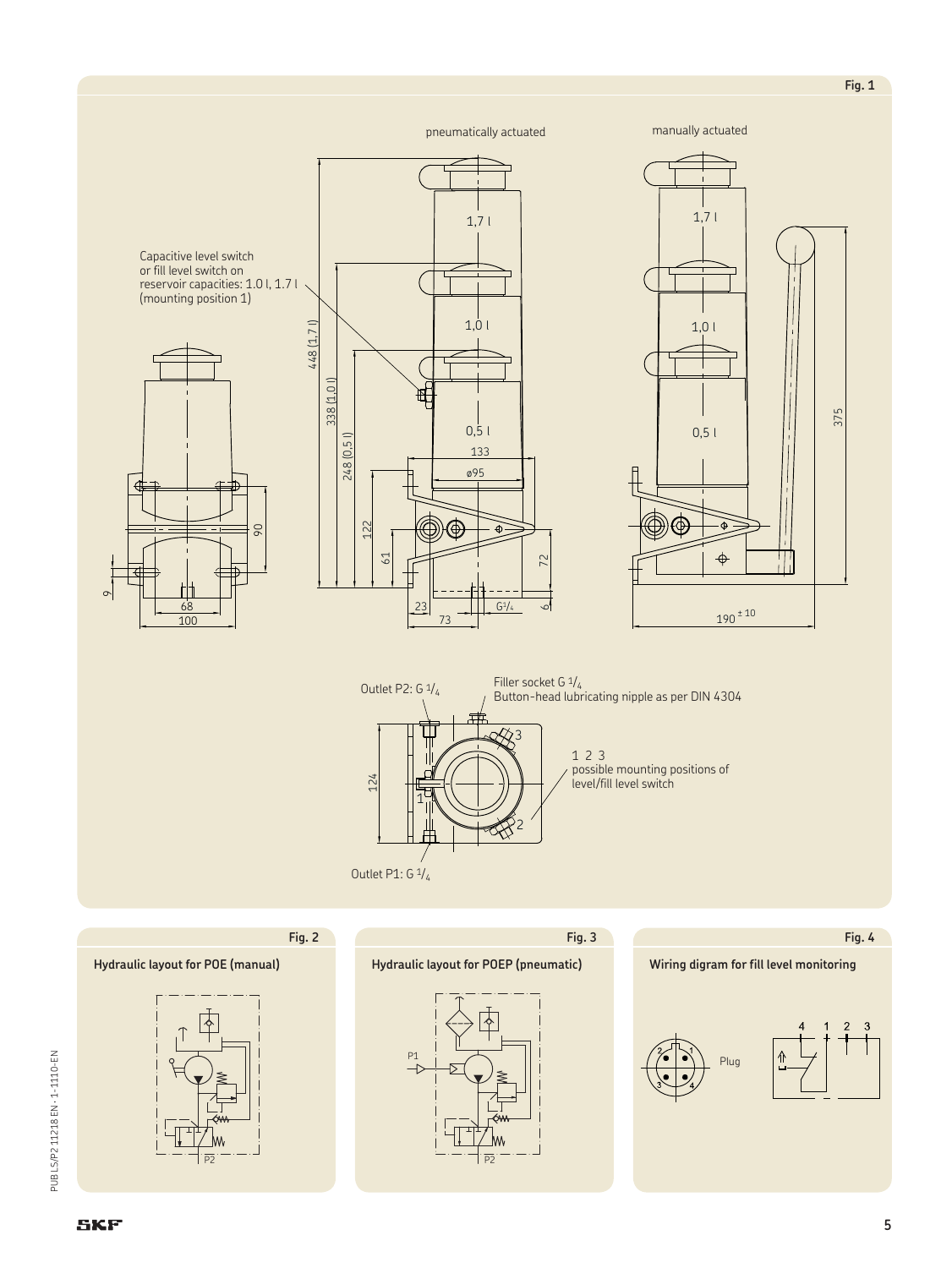### PFE/PFEP piston pumps for fluid grease, manually or pneumatically actuated



#### **Order No. Overview**

|                             | Reservoir<br>capacity | <b>Drive</b> |           | <b>Fill level</b> |
|-----------------------------|-----------------------|--------------|-----------|-------------------|
| Order No.                   | [liter]               | manual       | pneumatic | switch            |
|                             |                       |              |           |                   |
| PFE-15-0.5                  | 0,5                   | $\bullet$    |           |                   |
| PFE-15-1.0                  | 1,0                   |              |           |                   |
| PFE-15-1.0W21)              | 1,0                   | $\bullet$    |           |                   |
| PFE-15-1.7                  | 1,7                   |              |           |                   |
| PFE-15-1.7W2 <sup>1)</sup>  | 1,7                   |              |           |                   |
| PFEP-15-0.5                 | 0,5                   |              | $\bullet$ |                   |
| PFEP-15-1.0                 | 1,0                   |              | $\bullet$ |                   |
| PFEP-15-1.0W21)             | 1,0                   |              | $\bullet$ |                   |
| PFEP-15-1.7                 | 1,7                   |              |           |                   |
| PFEP-15-1.7W2 <sup>1)</sup> | 1,7                   |              |           |                   |

1) Level switch connection, 4-pin M8x1 circular plug, plug with 5 m cable, order No. 179-990-762





#### **Technical data**

#### **Pump**

| Drive  Manual or pneumatic                                                       |                          |
|----------------------------------------------------------------------------------|--------------------------|
| Compressed air connection $\ldots \ldots \ldots \ldots$ $G^1/4$ (on pump bottom) |                          |
| Displacement per stroke $\dots\dots\dots\dots\dots$ 15 cm <sup>3</sup>           | 60 bar (pneum. actuated) |
| Transmission ratio for pneum. pumps                                              | 10:1                     |
| Ambient temperature  0 to +60 °C                                                 |                          |
|                                                                                  | NLGI Grade 000, 00       |

#### **Fill level switch for monitoring the min. grease level**

|                                                   | NC contact         |
|---------------------------------------------------|--------------------|
|                                                   |                    |
| Operating current at switching output max. 150 mA |                    |
|                                                   |                    |
|                                                   |                    |
|                                                   | M8x1 circular plug |
|                                                   | (2 on delivery)    |
|                                                   |                    |



### **! Note** For a hydraulic system pressure of >45 bar, use cuttingsleeve screw unions conforming to DIN 2353 or plug connectors as connection fittings.

For fittings and accessories, **see brochure 1-0103-EN**..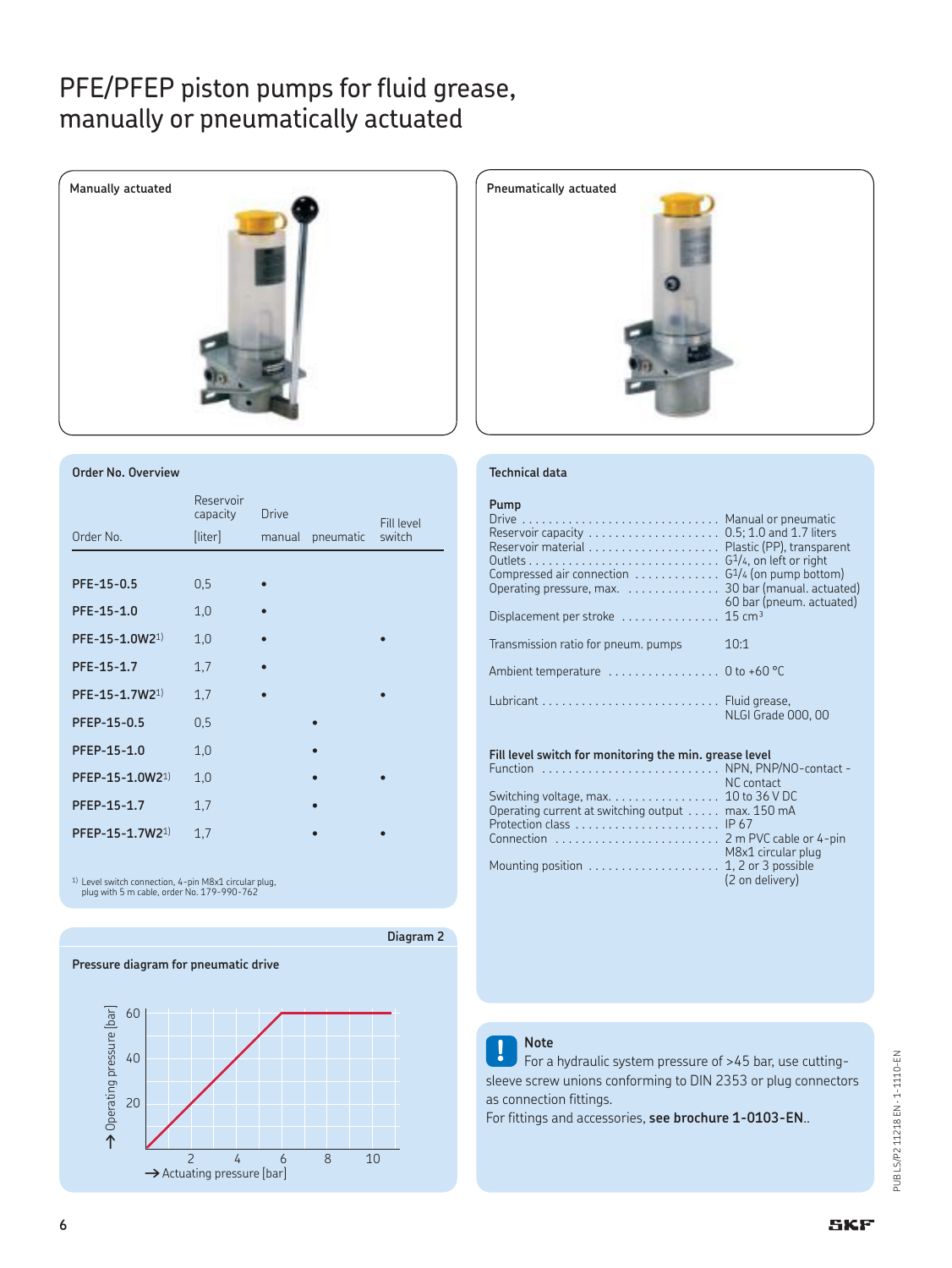

Outlet P1: G 1/4

1 2 3<br>possible mounting positions of<br>level/fill level switch



PUB LS/P2 11218 EN - 1-1110-EN

 $\sigma$ 

375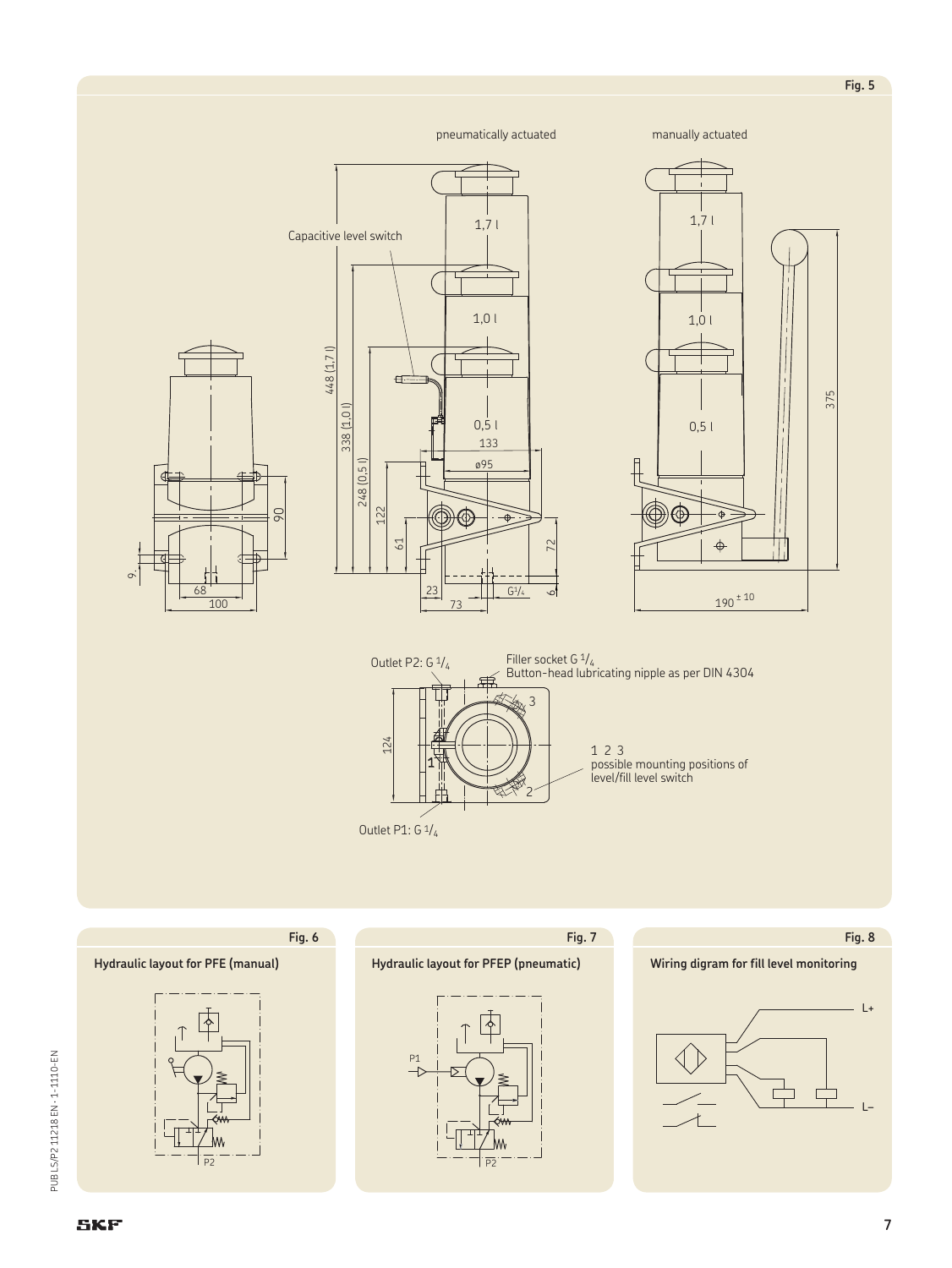### P(F)(W)-289 piston pump for oil or fluid grease, pneumatically actuated





#### **Order No. Overview**

|                | Lubricant |                                |      |
|----------------|-----------|--------------------------------|------|
| Order No.      | Oil       | Fluid grease Fill level switch | Fig. |
| P-289          | $\bullet$ |                                | 9    |
| <b>PW-289</b>  |           | $\bullet$                      | 11   |
| <b>PF-289</b>  |           |                                | 9    |
| <b>PFW-289</b> |           |                                | 11   |

A pressure regulating valve, e.g. WVN200-6B40, with a cracking pressure of 40 bar must be used to protect the system.



#### **Technical data**

#### **Pump**

| Reservoir capacity  1.5 liters<br>Operating pressure, max. $\ldots \ldots \ldots$ 3.5 to 10 bar<br>Displacement per stroke $\dots\dots\dots\dots$ 10 cm <sup>3</sup> |                                                                                                                                                                                                    |
|----------------------------------------------------------------------------------------------------------------------------------------------------------------------|----------------------------------------------------------------------------------------------------------------------------------------------------------------------------------------------------|
| Ambient temperature<br>Type of enclosure $\dots\dots\dots\dots\dots\dots\dots$                                                                                       | +10 to 40 $^{\circ}$ C<br>IP 54<br>Mineral, synthetic, and envi-<br>ronmentally compatible oils,<br>operating viscosity 20 to<br>$1500$ mm <sup>2</sup> /s or fluid grease,<br>NLGI grades 000, 00 |

**Fill level switch for monitoring the min. grease level**

| Function  1 changeover                    |      |
|-------------------------------------------|------|
| Switching voltage, max. 230 V AC 230 V DC |      |
| Switching surrent max. 1.0 A              | 1.0A |
| Breaking capacity max. 60 VA              | 40 W |
|                                           |      |

**8**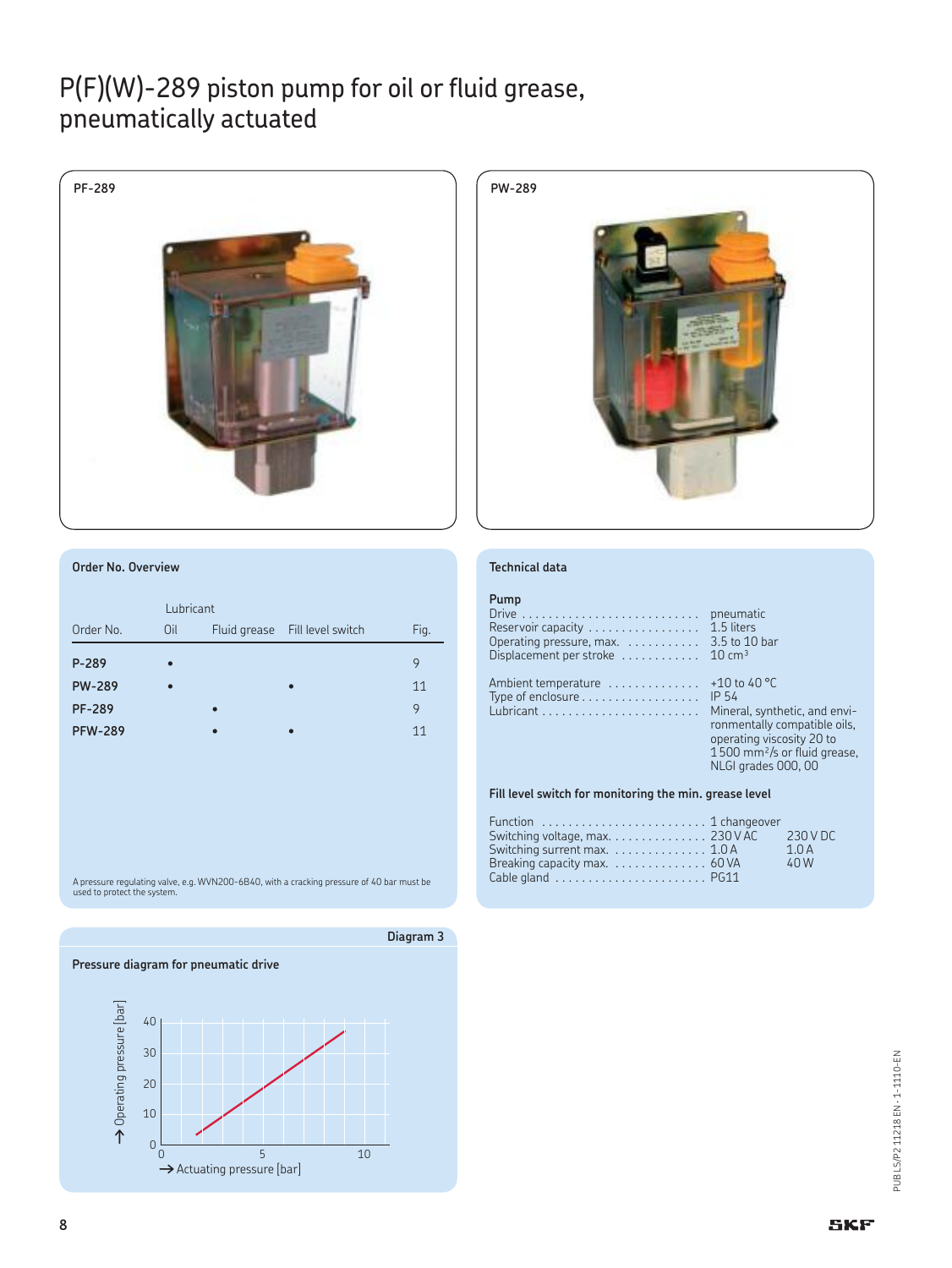Fig. 10

**Hydraulic layout for PF-289** 







 $P1 = Compressed air connection  
 $P2 = Compressed air connection to system$$ 1) Anschluss mit Senkung für lötlose Rohrverschraubung für Rohr ø6



P1 = Compressed air connection<br>P2 = Compressed air connection to system 1) Anschluss mit Senkung für lötlose Rohrverschraubung für Rohr ø6



Fig. 11

**Hydraulic layout for PW-289** 

**Fig. 12** 

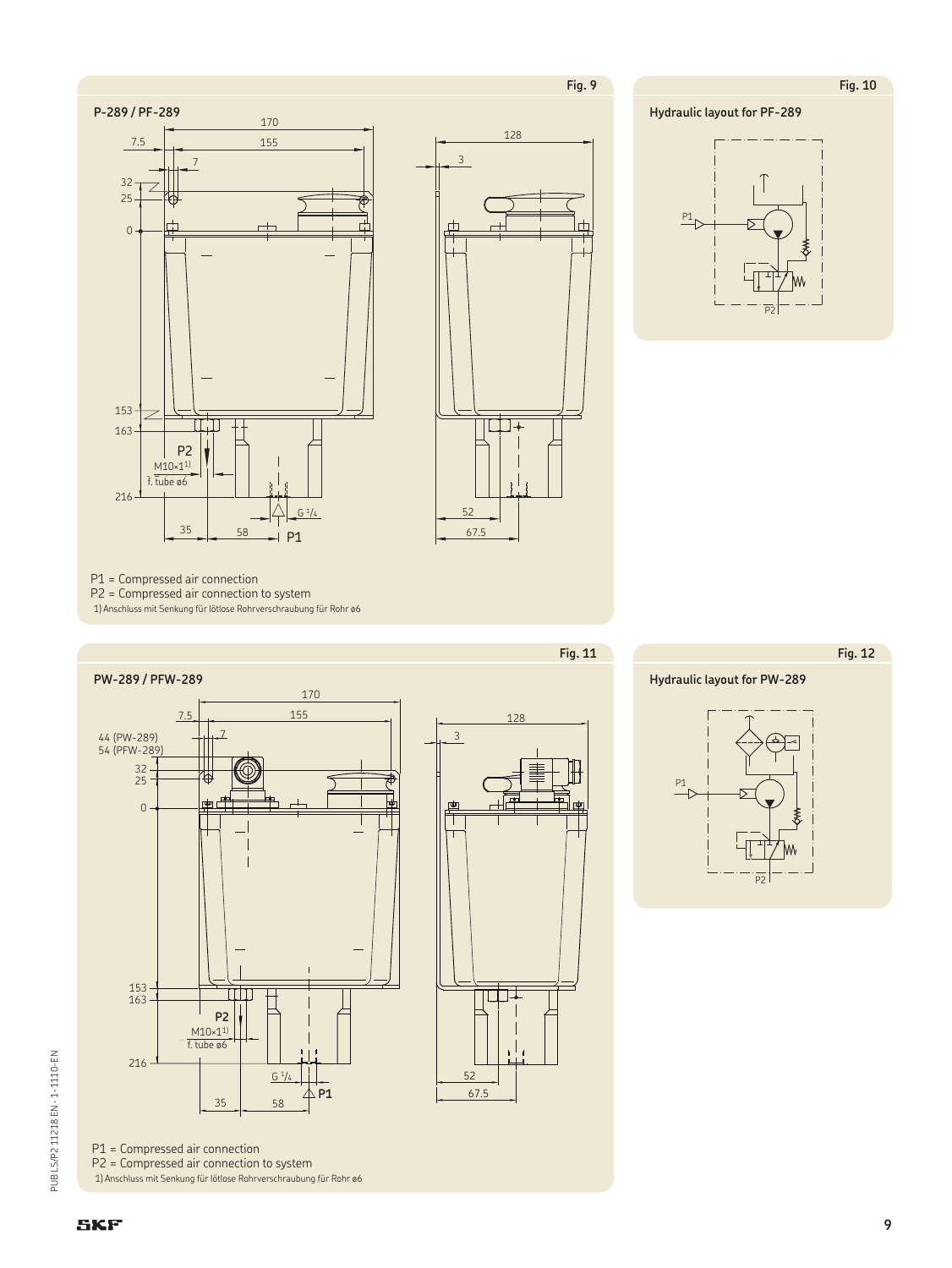### PEF-90 / PEF-99W / PEU-99 piston pump for oil or fluid grease, pneumatically actuated





|                   |     | Lubricant |                                |      |
|-------------------|-----|-----------|--------------------------------|------|
| Order No.         | Oil |           | Fluid grease Fill level switch | Fig. |
| <b>PEF-90</b>     |     |           |                                | 13   |
| <b>PEF-99W</b>    |     | ō         | $\bullet$                      | 16   |
| <b>PEF-99W-S1</b> |     |           |                                | 16   |
| <b>PEF-99W-S2</b> |     |           |                                | 16   |
| <b>PEF-99W-S3</b> |     |           |                                | 16   |
| <b>PEU-99</b>     |     |           |                                | 16   |
| <b>PEU-99-S2</b>  |     |           |                                | 16   |
| <b>PEU-99-S3</b>  |     |           |                                | 16   |
|                   |     |           |                                |      |

**Pressure diagram for pneumatic drive** \$





#### **Technical data**

#### **Pump**

**Diagram 4**

| Reservoir capacity $\dots\dots\dots\dots\dots\dots$<br>Operating pressure, max.<br>Displacement per stroke $\dots\dots\dots\dots$ 48 or 50 cm <sup>3</sup> | pneumatic<br>3 litres<br>10 <sub>bar</sub>                                                                                                                               |  |
|------------------------------------------------------------------------------------------------------------------------------------------------------------|--------------------------------------------------------------------------------------------------------------------------------------------------------------------------|--|
| Ambient temperature $\ldots \ldots \ldots -25$ to +80 °C<br>Type of enclosure                                                                              | IP 54<br>Mineral, synthetic, and envi-<br>ronmentally compatible oils,<br>operating viscosity 20 to<br>$1500$ mm <sup>2</sup> /s or fluid grease,<br>NLGI grades 000, 00 |  |
| Fill level switch for monitoring the min. grease level                                                                                                     |                                                                                                                                                                          |  |

| Switching voltage, max. $\ldots$ . 10 to 35 V DC |  |
|--------------------------------------------------|--|
|                                                  |  |
|                                                  |  |
|                                                  |  |

**! Note** For fittings and accessories, **see brochure 1-0103-EN.**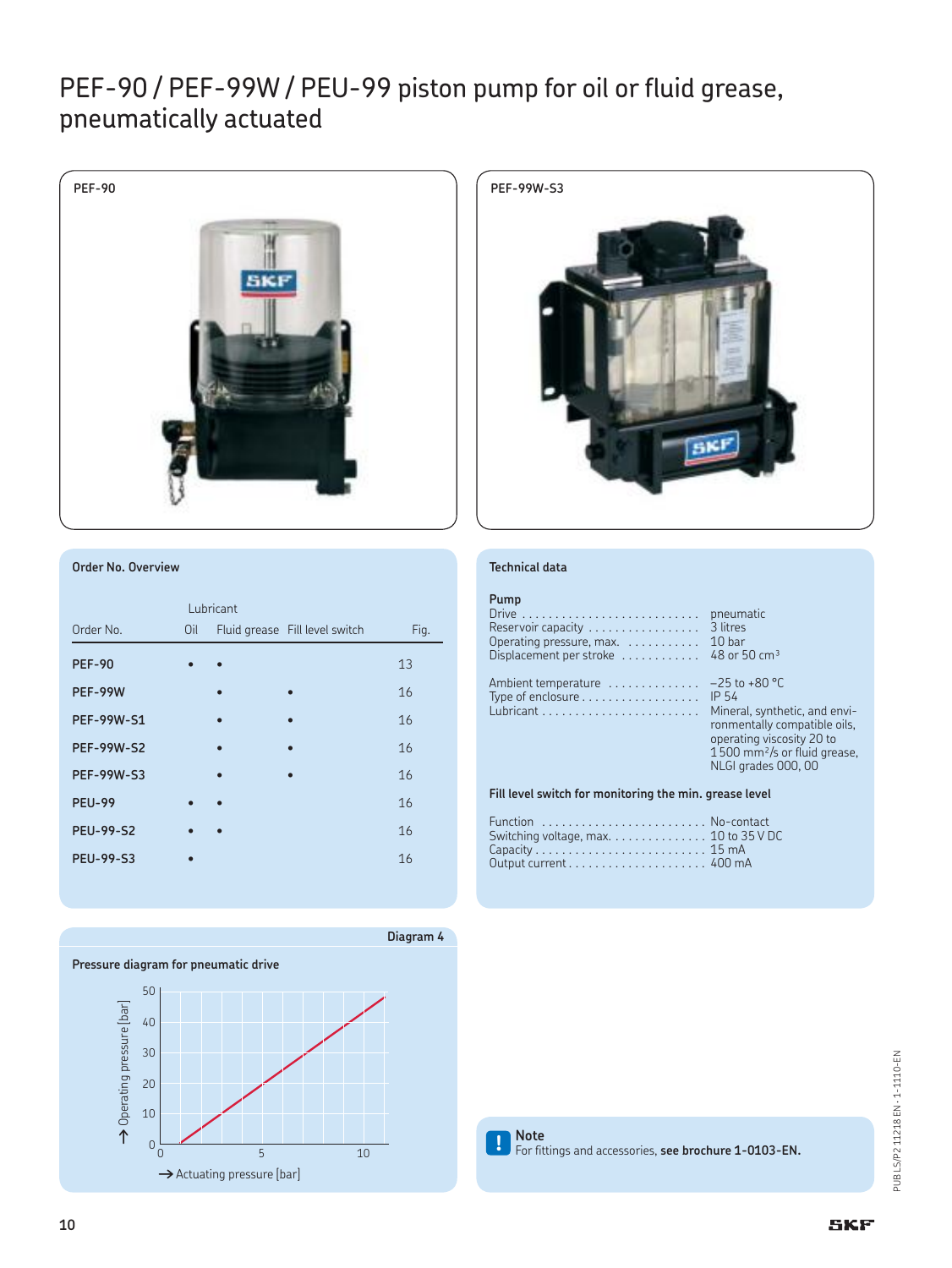**Fig. 14**

**Hydraulic layout for PEF-90**



P1 = for air main of compressed air reservoir

P2 = for main line to system

**PEF-90**

1) Lubricant is filled via the filler socket using an external topping-up pump. The connecting cable of the topping-up pump must be equipped with a coupling socket, 995-001-500. Topping-up pump is available on request.



P1 = for air main of compressed air reservoir P2 = for main line to system Pipe thread with counterbore for solderless pipe unions.



Filler socket <sup>1)</sup>

**Fig. 15**

**Hydraulic layout for PEF-99W-S3**